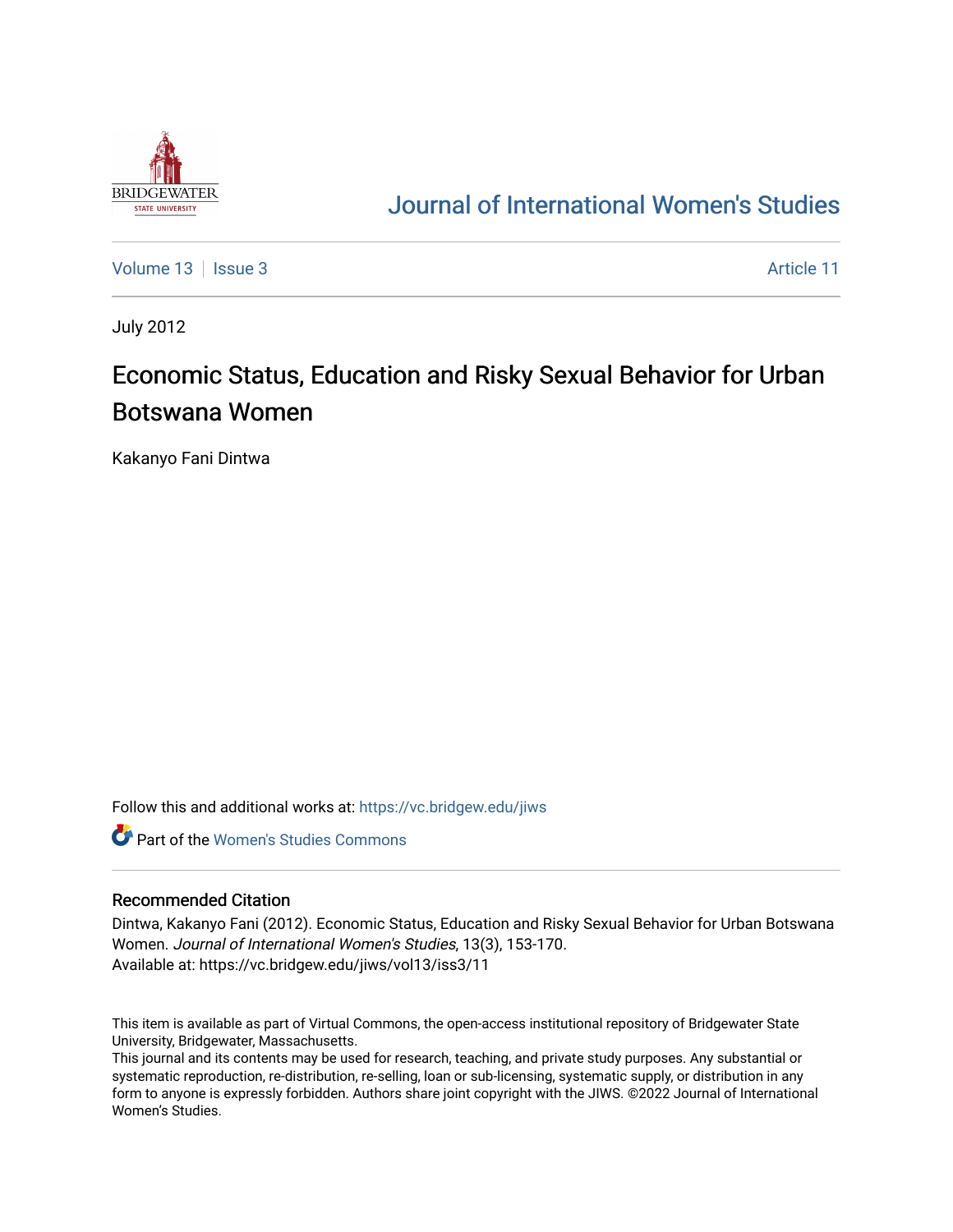## **Economic status, Education and Risky Sexual Behavior for Urban Botswana Women**

By Kakanyo Fani Dintwa<sup>1</sup>

## **Abstract**

 This study investigated the relationship between economic status, education and risky sexual behavior for urban Botswana women. The data used are a nationally representative sample from the Botswana AIDS Impact Survey conducted in 2004. An un-weighted sample of 2215 women aged 15-49, who have had sexual intercourse was considered for analysis. Both bivariate and multivariate analyses are used to gain insights into the potential linkages between economic status, education and risky sexual behavior. The bivariate analysis shows that there is a significant relationship between dependent variable (number of sexual partners) and economic status. However, with the introduction of controls the significant relationship persisted. The findings also show that the married and the living together had a significantly higher chance of having more than one sexual partner compared to the Not married. However, with the introduction of controls the significant relationship that existed between economic status and having had sexual intercourse in exchange for money/gifts disappeared. Moreover, women who believed that an HIV mother can avoid transmission to the baby appeared to have a significantly higher chance of having sexual intercourse in exchange for money/gifts than those who did not believe that an HIV mother can avoid transmission to the baby. Lastly this study revealed that inconsistent condom use is neither a function of economic status nor education, as well as the following socioeconomic environments; age, marital status, religion and awareness/knowledge on avoiding HIV transmission from a mother to a baby. The results of the study, shows that economic status only influences the number of sexual partners and having sexual intercourse in exchange for money/gifts.

*Keywords*: Botswana; Economic Status; Education; Risky-Sexual Behavior; AIDS-Risk-Behavior; AIDS-Preventive-Behavior; Multivariate Analysis; AIDS Impact Survey.

#### **Introduction**

In this study we investigate the relationship between economic status, education and risky sexual behavior for urban Botswana women. That is whether a woman with no education, primary, secondary and higher education and with an economically better off, worse off and the same economic status with their sexual partner; *had more than one sexual partner; had sexual intercourse in exchange for money or gifts, and use condom* 

 1 Kakanyo Fani Dintwa is currently a Statistician at Statistics Botswana, the former Department of Central Statistics Office under the Ministry of Finance and Development Planning, attached to the Environment Statistics Unit. He has a Masters degree in Population Studies/Demography, obtained in 2006 from the University of Botswana. Mr. Dintwa has researched and published in internationally reputed journals on issues relating to Condoms, Sexual Behavior, HIV/AIDS, Environment, Family Structure and Education.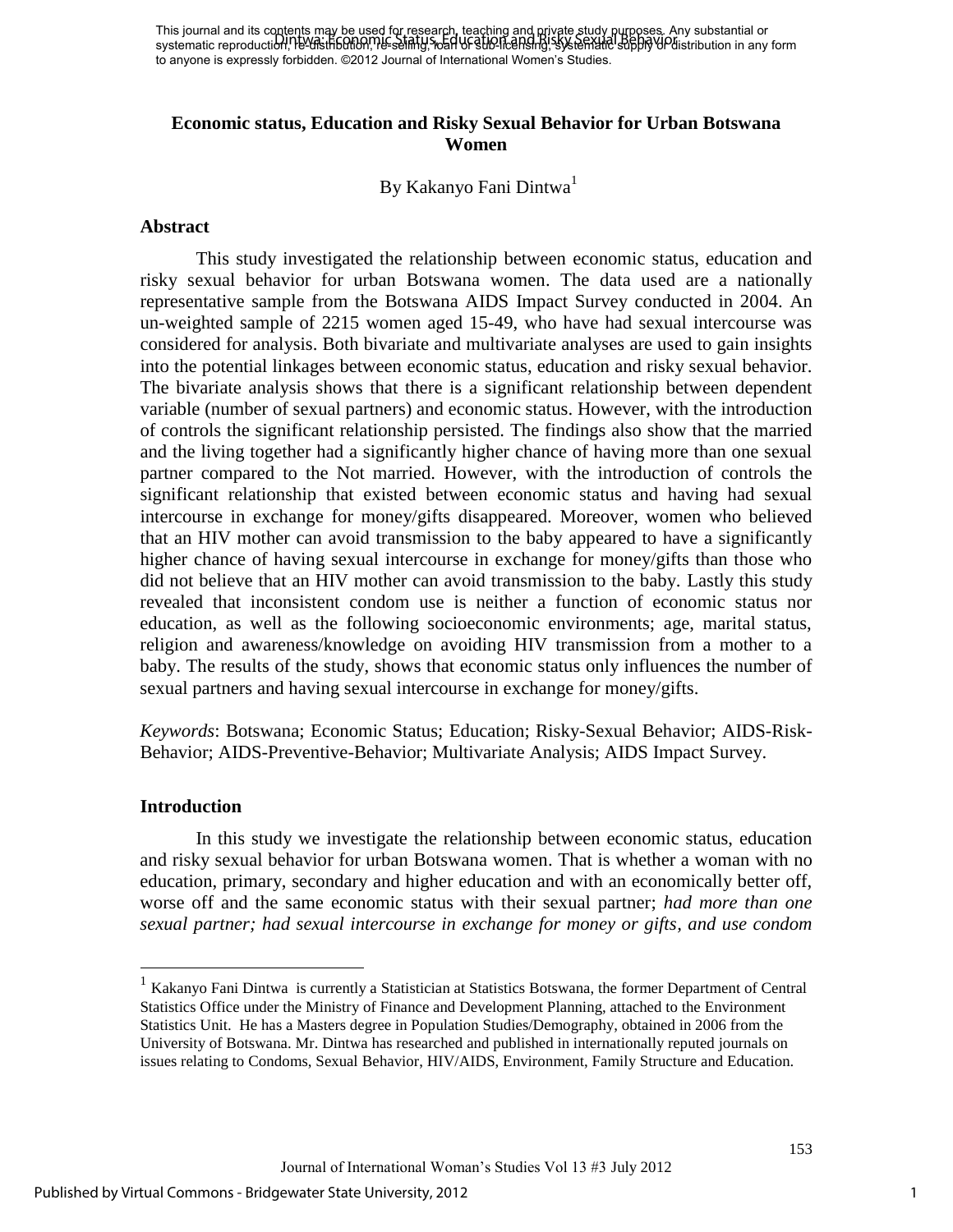*inconsistently*. To prevent the spread of HIV/AIDS and unwanted pregnancies among urban females the following factors are examined: (a) having more than one sexual partner, (b) having had sexual intercourse in exchange for money or gifts, and (c) inconsistent condom use. The reason why only these three responses were selected is because other important variables like; having sexual intercourse under the influence of alcohol, having ten year older sexual partners, among others, had almost all variables missing and there was going to be nothing to analyze and interpret.

Risky sexual behavior displayed by both males and females in sub-Saharan African counties have been identified as the main factors contributing to the increase in the spread of HIV/AIDS and unwanted pregnancies. Such behavior among others include; having more than one sexual partner, inconsistent condom use, having sexual intercourse under the influence of alcohol, having older sexual partners, inability to negotiate safe sex with partners and many others. Economic factors like poverty have been found to be influential in the engagement of women in transactional sex for the simple reason of getting money, gifts or any gift that would help them earn a living. Women are the most hit by poverty the world around.

Poverty and HIV infection are deeply intertwined. As the burden of caring for the sick, the dying and the orphaned forces millions of African women deeper into poverty and batters their energy and self-esteem, so it increases the pressure to resort to high risk "transactional" sex- sex in exchange for money or goods- or sex with older "sugar daddies" who offer the illusion of material security. And as more and more women and girls take to the streets as their only means of survival, the need to confront gender inequality becomes inescapable. [\(http://www.icaso.org/publications/gender\\_EN\\_4.pdf\)](http://www.icaso.org/publications/gender_EN_4.pdf)

In a study by the Henry J. Kaiser Family Foundation, Hoff, Green, and Davis (2003), alcohol and drugs were reported to play a significant role in decision-making about sex. Nearly a third of a nationally representative sample reported that alcohol and drugs had contributed to their doing "more" sexually than they would have done while sober. Also in the Kaiser Family Foundation et al. study, four out of five adolescents believed that people their age usually used drugs or alcohol prior to engaging in sexual activity, and 20% reported having had unprotected sex while under the influence of drugs or alcohol. Stueve and O'Donnell (2005) extended these findings by identifying that early drinking behavior (during middle school) increased a youth's risk for a number of risky sexual behaviors including unprotected sex and having multiple partners, and an unintended pregnancy outcome.

It is stated in Booysen (2004)'s study on 'HIV/AIDS, poverty and risky sexual behavior in South Africa' that risky sexual behavior is associated with poverty only in the case of multiple partnerships. Booysen further noted that affluent women that have engaged in risky sexual behavior were shown to be more likely to have cited negative perceptions about condom use as main reason for not using a condom at last sex. And poor women in turn were more likely to cite lack of knowledge about condoms and abstinence from condom use as main reason. Poverty plays little part in explaining differences in risky sexual behavior, although higher education in some cases was associated positively with risky sexual behavior.

Food insecurity is also hypothesized to increase sexual risk-taking—especially among women living in poverty who are often dependent on others for food and other resources, and whose human rights are inadequately protected (Letamo & Bainame,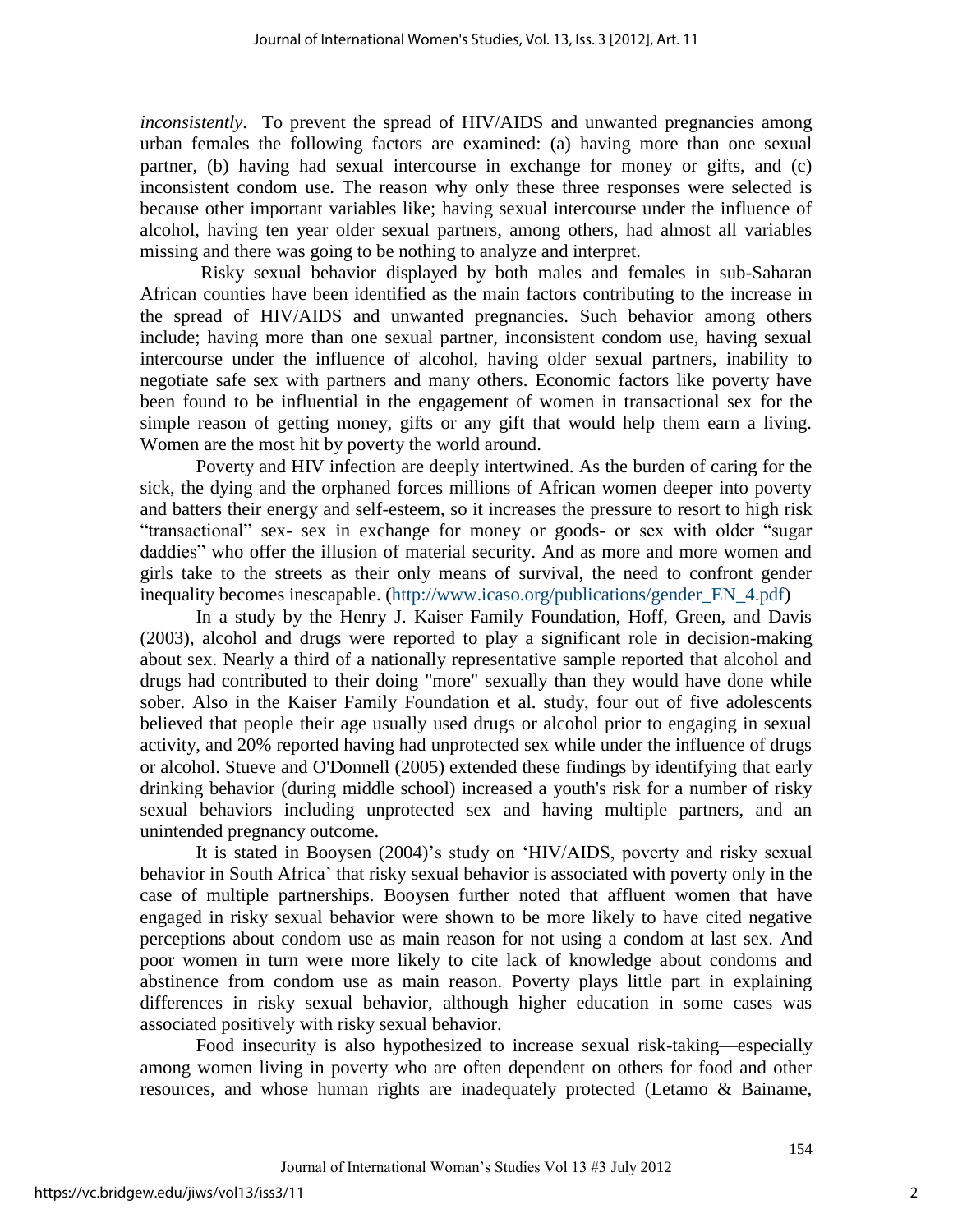1997). Women in parts of sub-Saharan Africa such as Botswana and Swaziland often lack control over resources, including the food supply at home, while also bearing responsibility for caring for children, elder household members, and household members who are ill (Kadiyala, 2005; Kadiyala & Gillespie, 2003; Reijarama, et al. 2006; Buseh, et al. 2002). Previous qualitative research has shown that women may engage in sex exchange or get involved with intergenerational relationships in order to procure food for themselves and their children (Kadiyala, 2005; WPF, 2003; Fields-Gardner & Fergusson, 2004; Mill & Anarfi, 2002).

Women who reported lacking sufficient food to eat had an 80% increased odds of selling sex for money or resources, a 70% increased odds of engaging in unprotected sex and reporting lack of sexual control, and a 50% increased odds of intergenerational sex. Their findings extend previous results by Dunkle et al. that women who reported hunger in the household were more likely to engage in transactional sex and by Oyefere at al. who found that low socioeconomic status and food insufficiency played a strong role in influencing women to become sex workers.

 To realize an HIV/AIDS free generation in Botswana, there should be a clear understanding of the relationship between economic status, education and risky sexual behavior for urban Botswana women. This is very important for women in urban areas because there are many women in urban areas compared to rural areas and a lot of them still depend on men for meeting their basic needs. And this has resulted in women becoming commercial sex workers, having unprotected sex to please their sexual partners. Most of these risky sexual behaviors like the non-use of condoms, having many sexual partners expose individuals to the risk of getting infected with HIV/AIDS.

The 2007 sentinel surveillance estimated the adjusted HIV/AIDS prevalence at 33.7.0% and the crude HIV prevalence rate at 35.0%. HIV prevalence rates were found to be highest among those living together with 42.0% followed by those who were single with 34.5%. Prevalence level among marriage pregnant women was 30.2%. Differentials by employment status shows that the prevalence was high among pregnant women who were self employed (46.1%) followed by women who were temporarily employed (40.3%). The unemployed had the lowest prevalence rate (33.6%). Contrary to the Botswana AIDS Impact Survey II, differential by education shows that those with primary education had the highest HIV prevalence (45.6%) followed by those with no education (36.4%). However, estimates based on projections using surveillance data indicate that by 2009 HIV prevalence among the adult population aged 15-49 is 26.7% having increased from 26.5% in 2008 (NACA, 2008). There is indeed a need to conduct a study on the relationship between economic status, education and risky sexual behaviour so that we can be able to know where we can focus interventions regarding behaviour change.

## **Conceptual Framework**

In understanding the relationship between economic status, education and risky sexual behavior for urban Botswana women a theoretical framework developed by Dintwa (2008) in his study titled 'Education and the spread of HIV/AIDS in Botswana' was adopted. The theory looks at education in terms of its levels: no education, primary, secondary and higher education. Education influences both traditional and modern culture; literacy level is increased, preference for modern life (nuclear family) and so on. The traditional culture gives great importance to family values, respect for elders and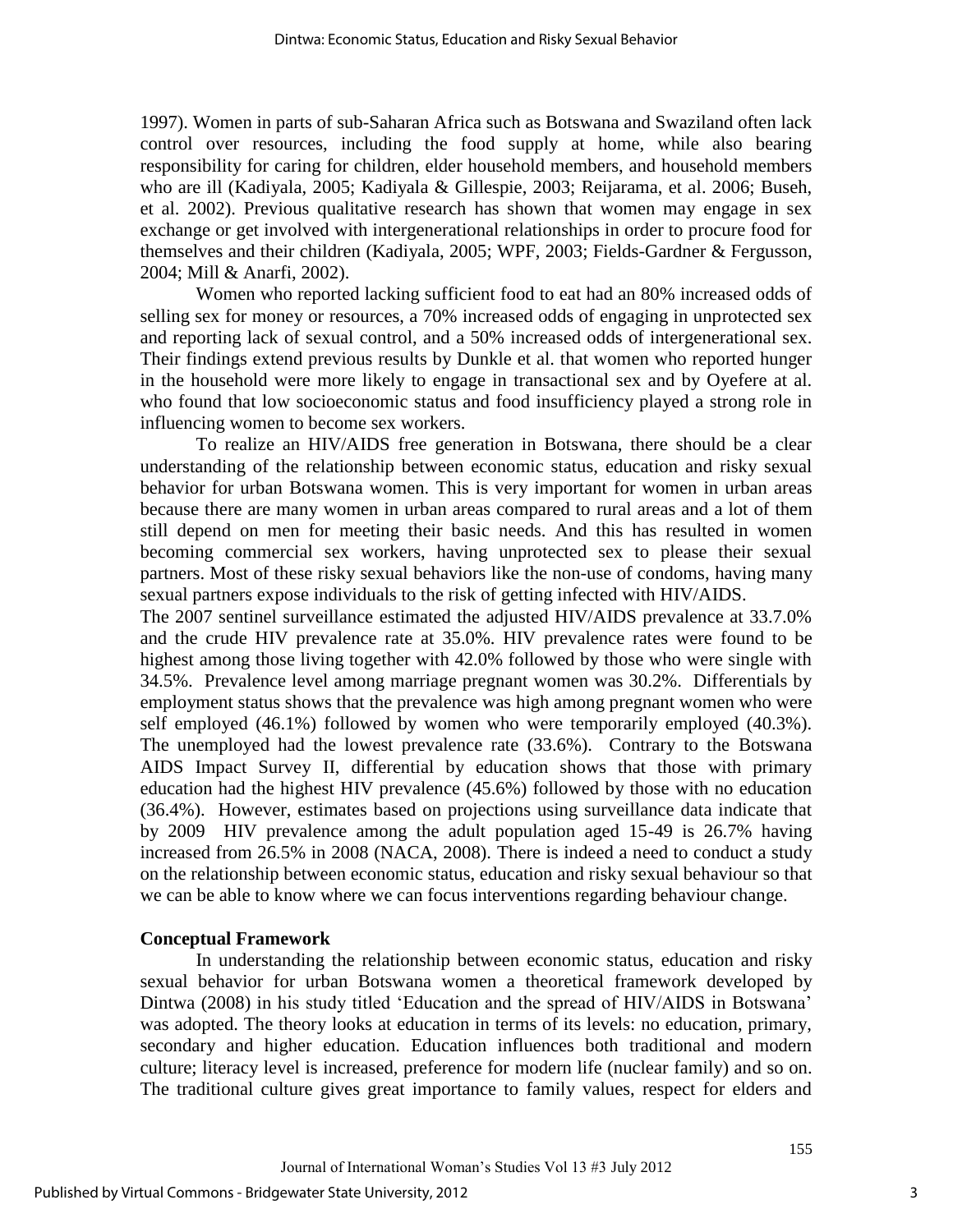sexual activities within marriage, patriarchy and polygamy. On the other hand, modern culture a product of urbanization, greater income (economic well-off) does not give weight to some family values under the traditional culture.

Available data show that the erosion of cultural and social networks has led to the problems of drug abuse, and has encouraged risky sexual behaviors among the youth (Caldwell, et al. 1989; UNAIDS, 2002).

Some economically well-off men use their powers (greater income and possession of property) to have sexual intercourse with poor women and give them money or gifts thereafter. Education has a role it plays in all these acts in that poor women are mostly with no education and are taken advantage of because of their lack of ability to understand and utilize some information which could protect them from being victims. Traditional culture on the other hand has exacerbated women's indulgence in risky sexual behavior. For example polygamy which is practiced by many Botswana men, puts women at risk of contracting STDs and HIV/AIDS. According to the Population Council (2001); Letamo (2005), gender-based imbalance in power found in the economic and social spheres of life is reflected in sexual partnership relations. Women often have less control over the nature and timing of sexual intercourse and the practice of protective behaviors. A woman's ability to practice safe sexual intercourse may be influenced by her ability to communicate openly about sex with her partner, the power dynamic in their relationship, or how much the partner believes in the traditional gender roles.

Dintwa (2008) adds that individuals must be highly motivated to initiate and sustain AIDS behavioral changes. The core business of the framework is behavioral skills including the ability to share views about safe sexual intercourse issues with partners, condom use, having one sexual partner and not having sex under the influence of drugs and alcohol. It is in this manner that the spread of HIV/AIDS can be reduced. But lack of motivation to practice AIDS-Preventive-Behavior by the informed individuals fuels the increase of the spread of HIV/AIDS.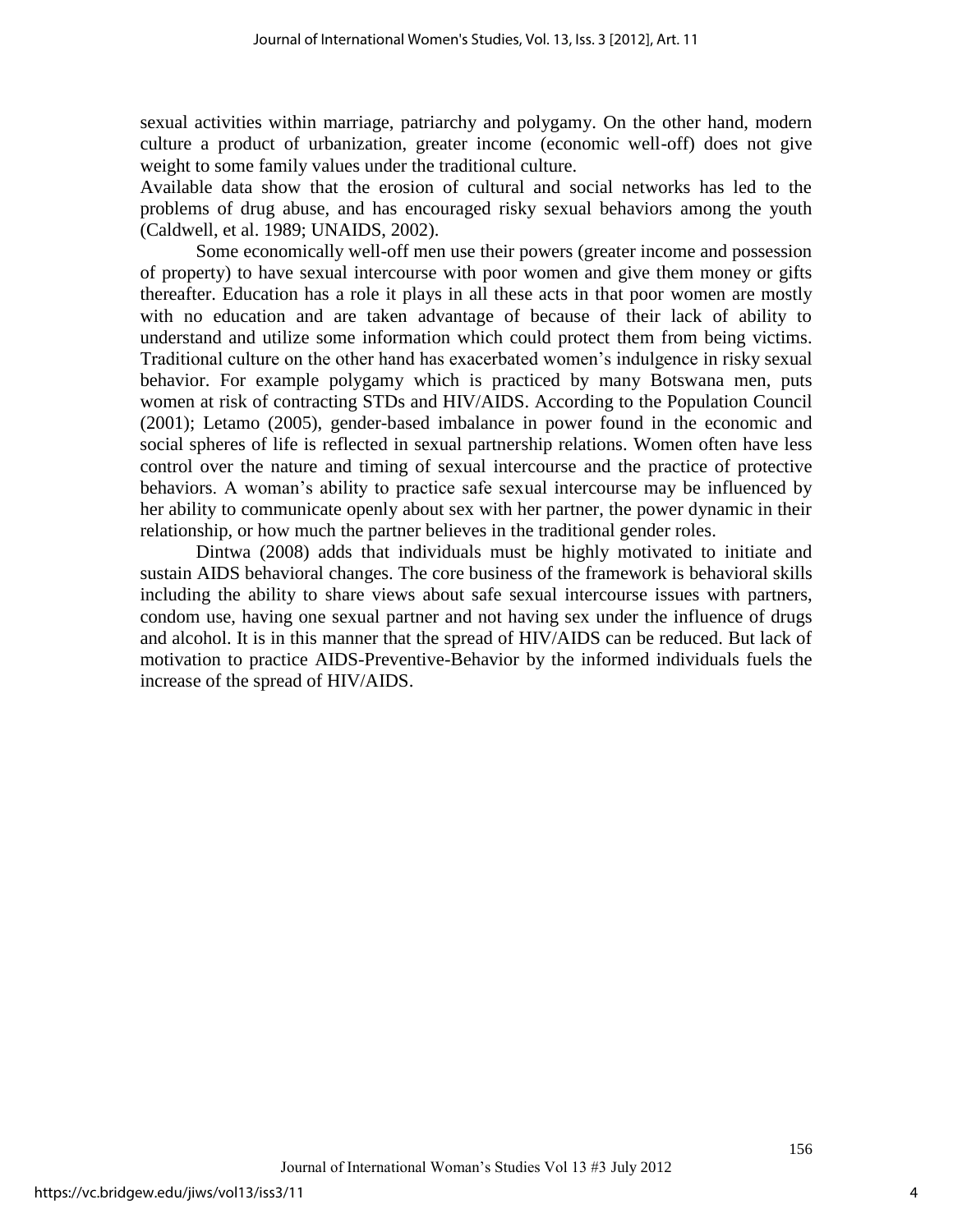## **Figure 1: A Conceptual Framework for discussing "Economic status, Education and Risky Sexual Behaviour for urban Botswana women."**

Adopted from Dintwa (2008) ‗*Education and the spread of HIV/AIDS in Botswana'*

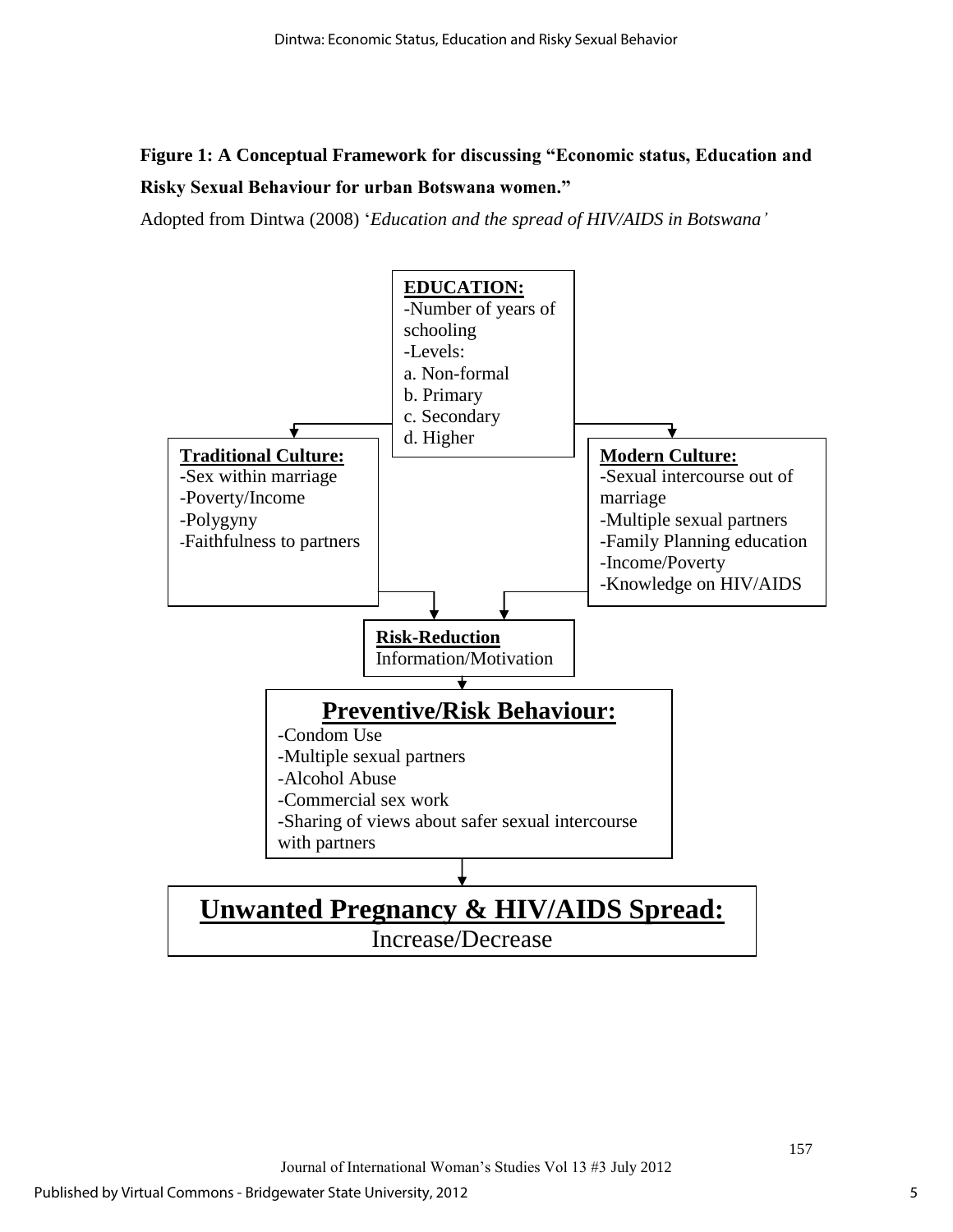## **Methods and Materials**

This study is based on a secondary analysis of a subset of variables from a larger national survey of men and women in Botswana. Therefore, we did not obtain informed permission for individual participants.

## *Data*

Data were drawn from the Botswana AIDS impact survey (BAIS) conducted in 2004 (secondary data). The structure of the 2004 BAIS-II consisted of 4,114 EAS being the total number of Enumeration Areas (EAs) delineated during the 2001 Population and Housing Census after taking out the 38 EAS of the CKGR, Delta and Institutions. The total number of households sampled was 8,275 and the sampled households were occupied. Of these households 7,600 were successfully interviewed, yielding a household response rate of 92 percent. The household response rate was the highest at 94 percent in urban villages followed by rural areas at 92 percent. People in the cities were the least forthcoming in the response, with a response rate of 88 percent. Within the 7,600 completed households, 16,992 eligible respondents aged 10-64 years were identified and out of these eligible respondents, 15, 878 were successfully interviewed, yielding an individual response rate of 93 percent. Out of the total number of people who were eligible for HIV testing 24,756, 15,161 provided a specimen for HIV testing. Overall, the HIV testing participation was 61 percent and this was highest in rural areas at 65 percent compared to 55 percent in the cities. Finally, for BAIS II, the sampling frame was based on the 2001 Population and Housing Census. In 2001 census the EAS were framed of manageable size (in terms of dwelling/ households), so the primary sampling units (PSUs) were EAs (Republic of Botswana, 2004).

## *Variables*

The Botswana AIDS Impact Survey has several questions that were used for addressing this study's objectives. The following three *response variables* were used in this study as measures of the relationship between economic status, education and risky sexual behavior for urban Botswana women:

*More than one sexual partner*: Respondents were asked "How many sexual partners do they have?" This binary variable was coded one for 'more than one' and zero for 'one partner'.

*Having sexual intercourse in exchange for money or gifts*: Respondents were asked "If they have had sexual intercourse in exchange for money or gifts?" This binary variable was coded one for 'Yes' response and zero otherwise.

*Inconsistent condom use*: Respondents were asked "If they always use a condom with their sexual partner?" This binary variable was coded such that the response 'Yes' equals zero and one otherwise.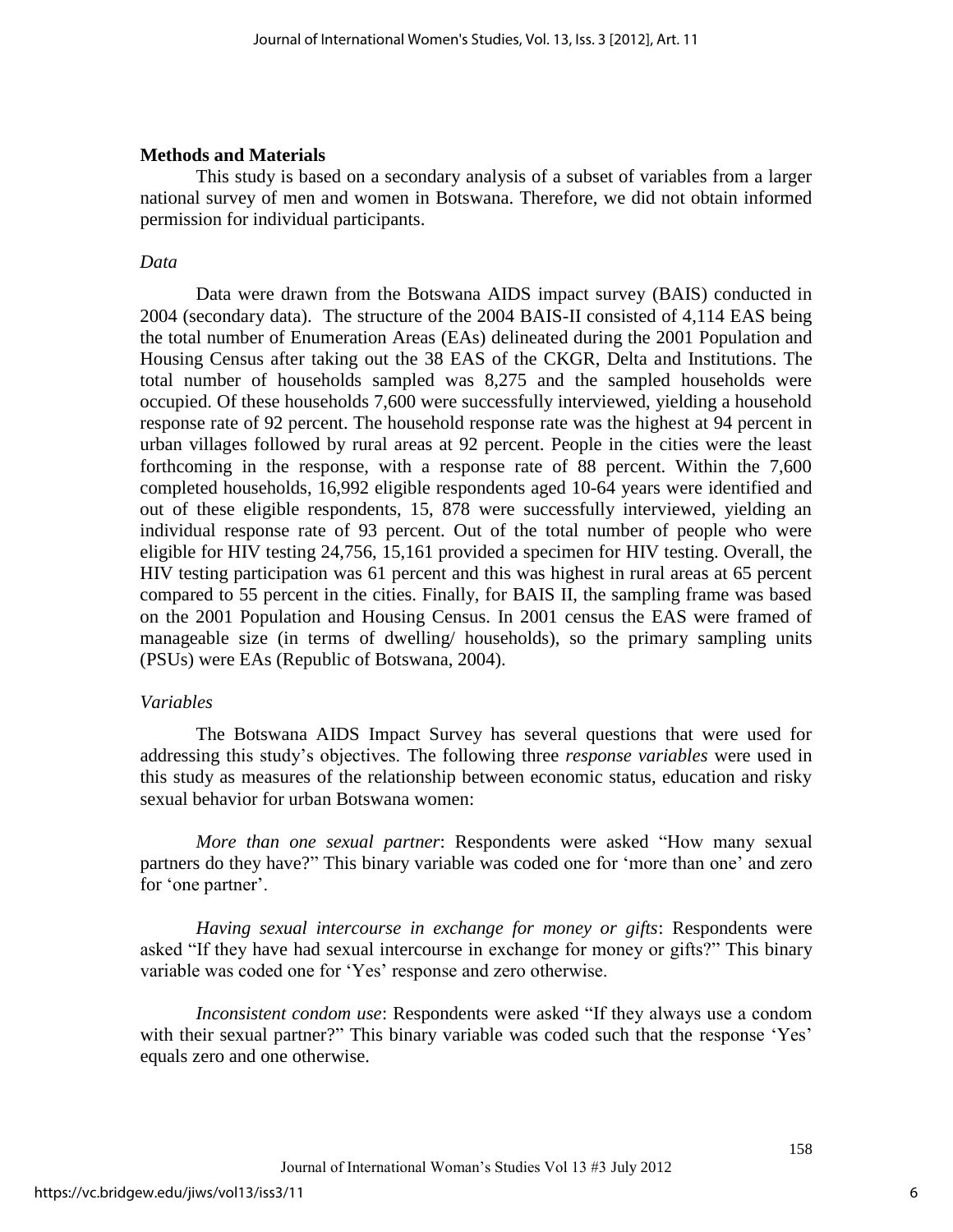Questions asked about the economic status of the respondents' sexual partners and the respondents' levels of education were used as the main independent variables. Respondents were asked: "What was their sexual partner's economic status: better off, same  $\&$  better off"; and "What was the highest level of school they attained: noeducation, primary, secondary and higher education?"

Control variables used for this study include; age, marital status, religion, HIV/AIDS prevention and transmission knowledge. These variables were either dichotomous or categorical.

For the analysis of this study, a sample size of 2215 was used, with unweighted cases of eligible respondents. Female respondents residing in urban areas and aged 15-49 having had sexual intercourse were selected to cater for generalization when it comes to issues of sexual intercourse and other related activities.

## *Statistical methods*

#### Logistic Regression Model

The question addressed here is whether or not economic status and education directly influences risky sexual behavior among urban Botswana women. If economic status and education directly determines risky sexual behavior among urban Botswana women, then there should be no change in the parameter estimates (coefficients) of a given explanatory variable even after controls are introduced. Model I and Model II presents the results of regressing economic status and levels of education on selected sexual behaviors: (a) having more than one sexual partner, (b) having had sexual intercourse in exchange for money/gifts, and (c) inconsistent condom use. Model III presents the results of regressing the economic status and levels of education of respondents plus the controls of the selected socioeconomic and biological variables. A change in the magnitude of coefficients for experiencing a given response on number of sexual partners, condom use, and having sexual intercourse in exchange for money or gifts, would suggest that part of economic status and educational level that influence the responses of individuals could be explained by other factors such as those introduced in Model III. For the  $t^{th}$  individual, the logistic regression model can be expressed as:

$$
\ln P_i/(1-P_i) = \beta_0 + \sum \beta_k \chi_k,
$$

Where  $P_i$  is the probability that the  $i^{th}$  individual will; not always use a condom, have more than one sexual partner, and have had sexual intercourse in exchange for money or gifts .  $\beta_{0}$  is the baseline constant,  $\chi_{ki}$  is an array of (k) independent variables, and  $\beta$  is the corresponding vector of unknown regression coefficients. The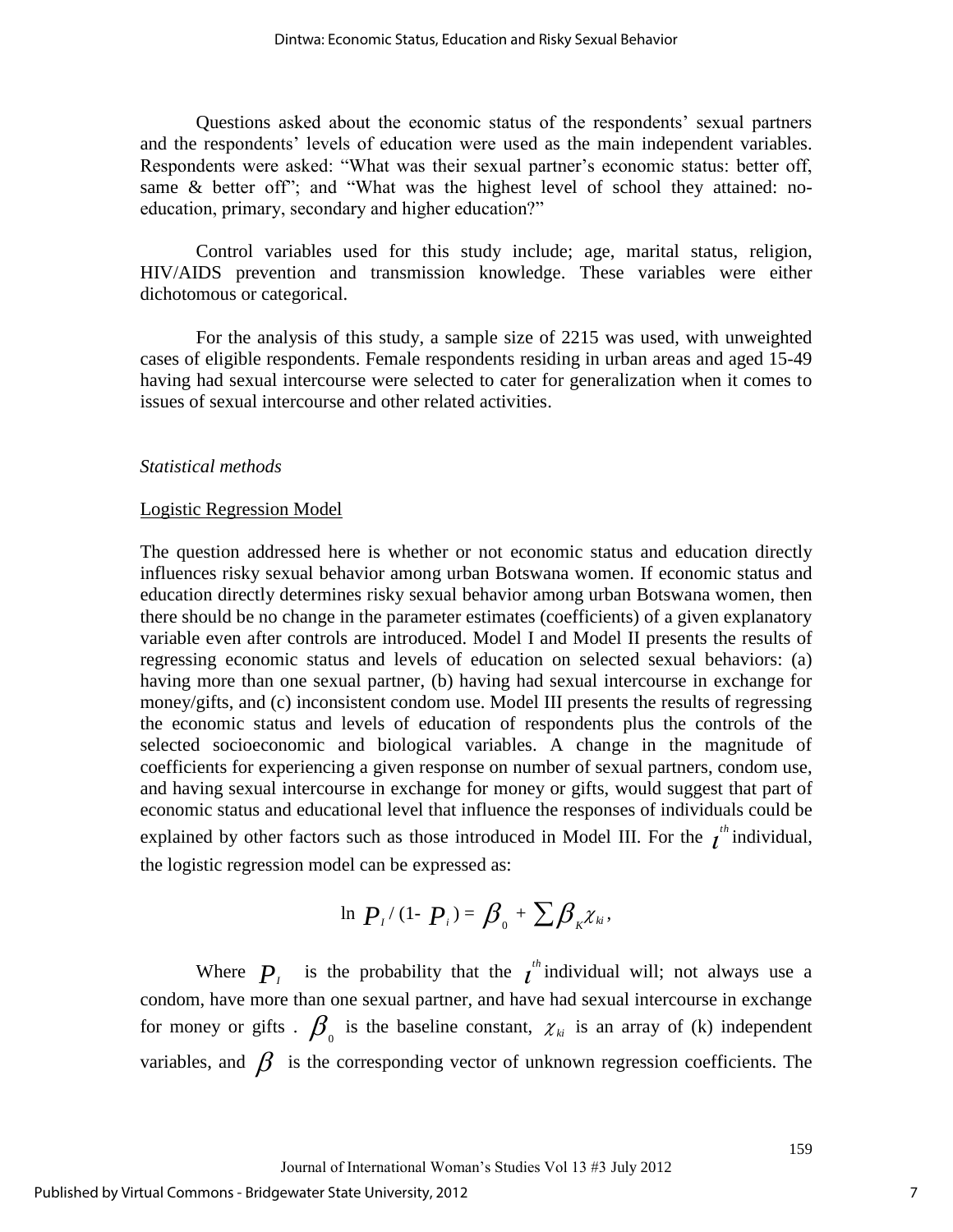SPSS-PC logistic program was used for estimating regression coefficients through the maximum likelihood procedure (Hosmer 1989).

 The betas represent the change in the log odds due to unit increments in values of the predictors (DeMaris 1992). Interpreting logistic regression results in terms of odds,  $e^{\beta}$ , is a summary statistic for the partial effect of a given predictor on the odds, controlling for the other predictors in the model (Letamo and Rakgoasi 2003).

The logistic regression method was used because it provides an interpretable variable linear model for a categorical dependent variable. It also allows the significance of a given predictor to be tested for while controlling for all other predictors in the model (DeMaris 1992).

## **Analysis and Results**

## *Sample Characteristics*

The sample of this study shows that the majority of respondents with more than one sexual partner were economically worse-off than their partners; those who have had sex in exchange of money/gifts were economically worse-off than their sexual partners and did not agree that an HIV mother can avoid transmission to the baby. The married and those respondents affiliated to Muslim religion have engaged in inconsistent condom use in large numbers (see Table 1).

## Multivariate Analysis

In this section we examine the relationship between independent/control variables with the three response variables: number of sexual partners, sexual intercourse in exchange of money/gifts, and condom use.

## Number of Sexual Partners

Table 2 presents the results of logistic regression where the response variable was whether a respondent has one sexual partner or more. For the number of sexual partners, the respondents who were economically worse-off than their sexual partners compared to those who were economically equal had a lower chance (0.34 less likely) of having more than one sexual partner (*see Model I*) and this relationship was statistically significant at 5%. Statistically insignificant relationship was identified amongst all the respondents with more than one sexual partner at all levels of education compared to those at higher level of education (*see Model II*). When controls for age, marital status, religion and knowledge on avoiding HIV transmission from a mother to the baby of the respondents were introduced, the statistically significant relationship amongst respondents who were economically worse-off persisted though the statistical strength of the relationship reduced to a 10% significant level, whereas those for education remained statistically insignificant. *This finding shows that having more than one sexual partner is a function of economic status as well as the following socioeconomic environments; age and marital*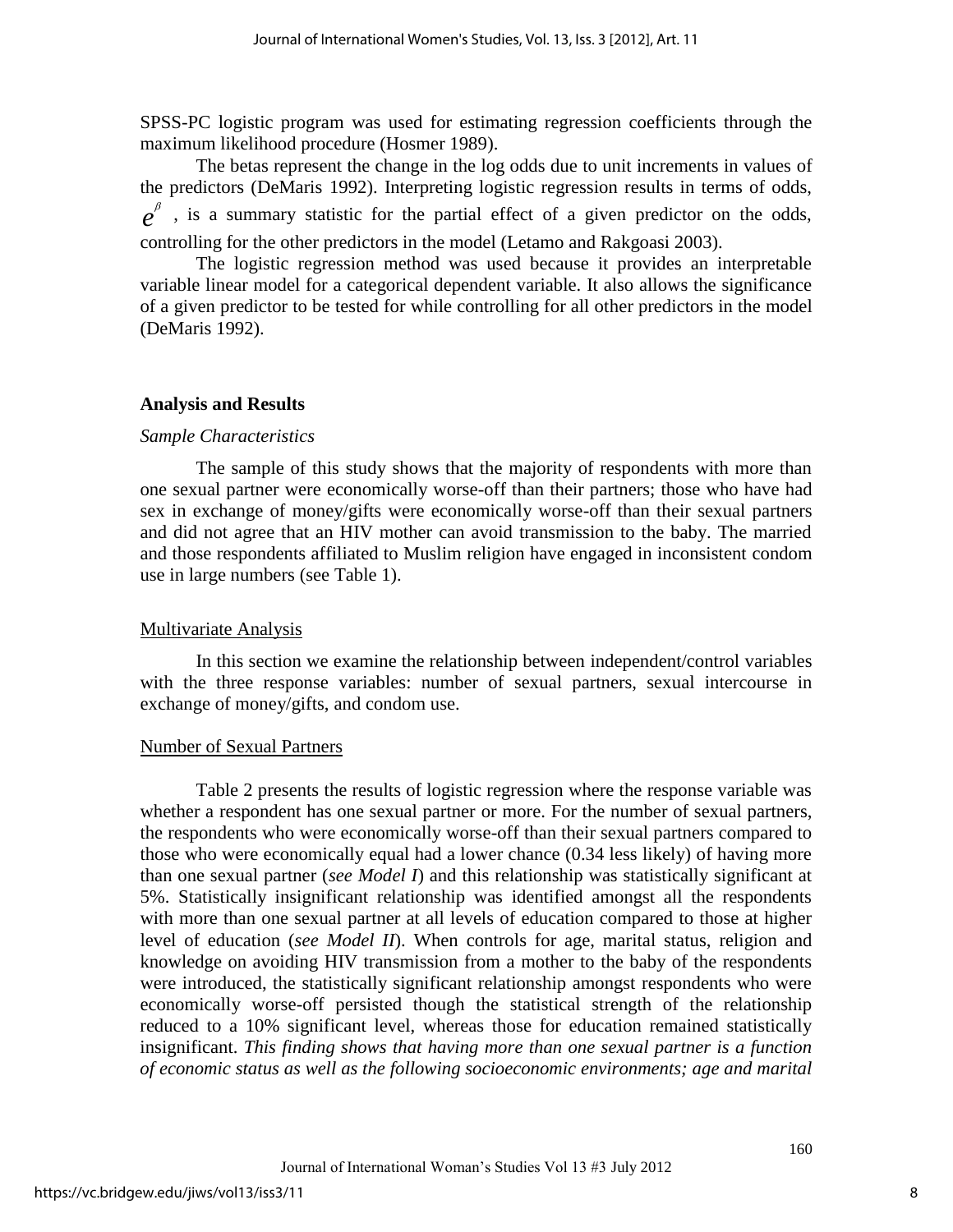*status.* The married and the living together had a significantly  $(p<0.01)$  higher chance of having more than one sexual partner compared to the Not Married.

## Sexual Intercourse in Exchange for money/gifts

As for having had sexual intercourse in exchange for money/gifts from Table 3, respondents who were economically worse-off compared to those who were economically equal with their sexual partners were 0.18 times less likely to have had sexual intercourse in exchange for money/gifts *(see Model I)* and this relationship was statistically significant at 5%. Statistically insignificant relationship was identified amongst all the respondents who have had sexual intercourse in exchange for money/gifts at all levels of education compared to those at higher level of education (*see Model II)*.

When controls for age, marital status, religion and knowledge on avoiding HIV transmission from the mother to the baby were introduced, the statistically significant relationship amongst respondents who have had sexual intercourse in exchange for money/gifts disappeared. *This finding shows that having had sexual intercourse in exchange for money/gifts is neither a function of economic status nor education but of other socioeconomic environment, specifically awareness/knowledge of avoiding HIV from the mother to the baby.* The respondents who believed that an HIV mother can avoid transmission to the baby appeared to have a significantly higher chance of having sexual intercourse in exchange for money/gifts.

## Condom Use

The results from Table 4 show that there was no significant relationship between the two main control variables (economic status and education) and inconsistent condom use (*see Models I & II*). When controls were introduced it was observed that this insignificant statistical relationship still existed/persisted. *This finding shows that inconsistent condom use with a sexual partner is neither a function of economic status nor education as well as the following socioeconomic environments; marital status, age, religion and awareness/knowledge of avoiding HIV transmission from a mother to the baby.* 

## **Discussion and Conclusion**

Findings from this study show that having more than one sexual partner is a function of economic status as well as age and marital status. For example, women who were economically worse-off than their sexual partners compared to those with economically equal partners had a significantly lower chance of having more than one sexual partner. It is believed that most of these (the economically worse-off) women depend on their partners (male counterparts) for most of their needs and they wouldn't risk their relationship by engaging in other sexual relationship besides what they have because that means losing what provides for them. These findings do concur with the following literature;

‗Previous qualitative research has shown that women may engage in sexual encounter exchange or get involved with intergenerational relationships in order to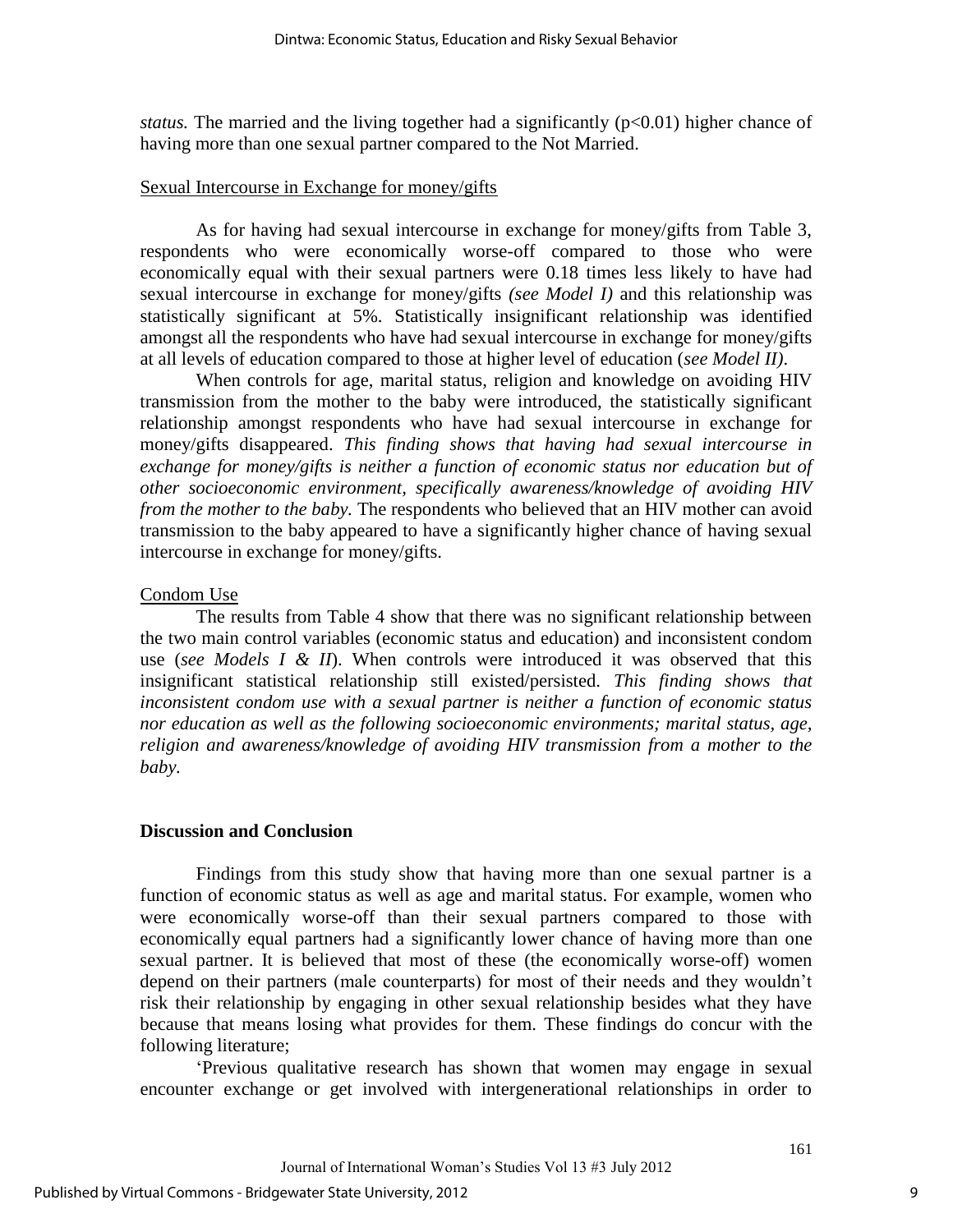procure food for themselves and their children' (Kadiyala, 2005; WPF, 2003; Fields-Gardner & Fergusson; Mill & Anarfi, 2002). On the other hand, the finding is inconsistent with the results from Booysen's study on ‗HIV/AIDS, poverty and risky sexual behavior in South Africa' that risky sexual behavior is associated with poverty only in the case of multiple partnerships. Mehta (2006) asserts that "*The vulnerability of women and girls to HIV/AIDS is compounded by other human rights issues including inadequate access to information, education and services necessary to ensure sexual; sexual violence, etc*". Tlou (2001) also adds that in most countries, the legal systems and cultural norms reinforce gender inequality by giving men control over productive resources such as land, through marriage laws that subordinate wives to their husbands, and inheritance customs that make males the principal beneficiaries of family property. This is still happening despite the fact that most of these countries have ratified the Convention on the Elimination of all forms of Discrimination Against Women (CEDAW). Such resolutions have far reaching consequences for the rights of women, the achievement of national development, and the transmission of HIV.

The findings also show that the married and the living together had a significantly higher chance of having more than one sexual partner compared to the Not married. The norm is that the married should be faithful because now they are married and should respect their husbands but this is not the case in this study. According to Schapera (1971), extremely few people never married as marriage offered social status, companionship, economic cooperation and, for men, legal paternity of children. Dintwa (2008) also adds that beliefs or norms about masculinity and femininity often encourage men to have multiple partners and women to be passive and ignorant on matters of sexuality and reproduction. The belief by men that it is acceptable to have extramarital affairs, although they are not necessarily keen on using condoms and would use only when do not trust the other partner. This influences the increase of the spread of HIV/AIDS. According to Tlou (2001) the special vulnerability of girls and young women to HIV/AIDS has been documented in many studies and discussed at the various United Nations fora. While most states agree that young people have the right to develop their capacities, to access a range of services and opportunities, to live, learn and earn a safe and supportive environment, and to participate in decisions and actions that affect them, one finds that social institutions such as schools, NGO's, the media, the private sector, and the governments are doing very little to support these rights. For example, access to information relating to sexual health is still a controversial issue despite extensive research showing that school-based life skills education empowers youth and does not increase their sexual activity (Kirby et al., 1994).

Women who believed that an HIV mother can avoid transmission to the baby appeared to have a significantly higher chance of having sexual intercourse in exchange for money/gifts than those who did not believe that an HIV mother can avoid transmission to the baby. In this regard women who are knowledgeable about HIV transmission are the same ones who engage themselves in risky-sexual behaviour. This implies that no matter how much information about transmission and prevention of HIV/AIDS is disseminated, if people do not change their behaviour, more people would be at risk of contracting HIV/AIDS.

According to Letamo (2005); Dintwa (2008), lack of motivation to practice AIDS-Preventive-Behavior by the informed individuals (being aware and having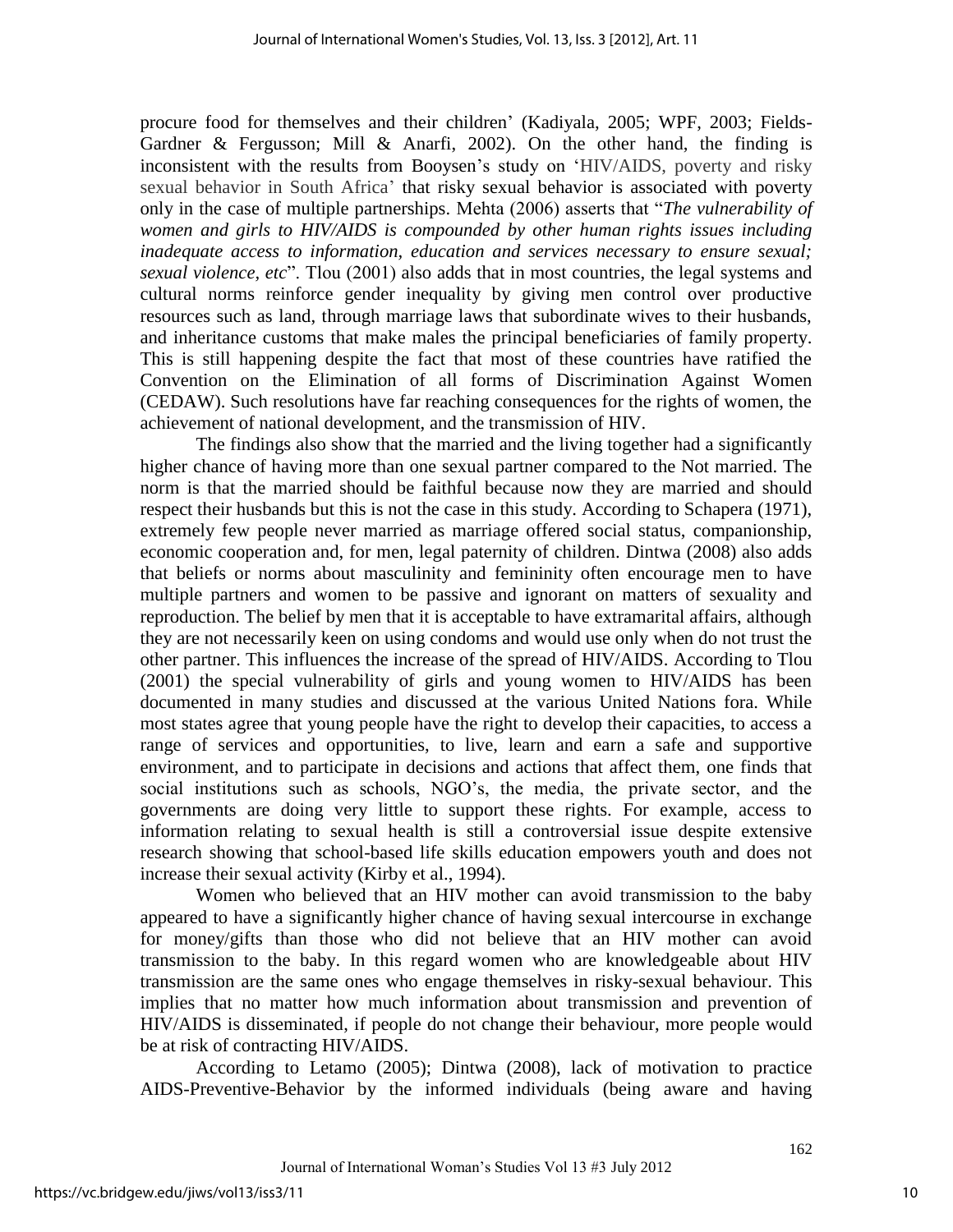knowledge about the dangers of HIV/AIDS and how it can be prevented) fuels the increase of the spread of HIV/AIDS. For example, studies have revealed that people can be highly informed about HIV transmission and prevention but still engage in risky behavior because they lack motivation or believe this knowledge does not apply to them according to Letamo's study on 'Gender Dimensions in Misconceptions About HIV/AIDS Prevention and Transmission in Botswana'. Lack of motivation influences AIDS-Risk-Behaviour (inconsistent condom use, multiple partnership, commercial sex work and alcohol abuse) therefore increasing the spread of HIV/AIDS.

Research in Botswana and Zambia showed gaps in community knowledge about HIV transmission, particularly from mother to child, and yielded insights into community perspectives about the barriers to using Voluntary Counseling and Testing services; the stigma and fear associated with HIV; traditional norms on breastfeeding; and the role of family and community members in women's decisions to participate in programs to prevent mother-to-child transmission of HIV (Nyblade & Field-Nguer, 2000).

Lastly the findings of this study revealed that inconsistent condom use is neither a function of economic status nor education, as well as the following socioeconomic environments; age, marital status, religion and awareness/knowledge on avoiding HIV transmission from a mother to a baby. The findings differs from that of Dintwa (2008) on their study on "Education and the Spread of HIV/AIDS in Botswana", the study revealed the following through the study was based on both males and females:

―That not always using a condom with a partner is a function of education as well as the following socioeconomic environments: marital status and age of respondents. That is individuals aged 15-49 years were significantly more likely to have not always used a condom compared to those aged 50-64 years."

The result of this study does not also support the research finding that confirms that higher education levels are associated with higher rates of consistent condom use. Moreover, this finding does not support research done elsewhere (UNAIDS 2000). The reason why may be the findings are the way it has just been mentioned above, is the fact most women depend on men for condom use because even though they both use it, men are the ones who insert it on their genitals before sexual intercourse.

Population Council, (2001); Letamo, (2005) adds that women often have less control over the nature and timing of sex and the practice of protective behaviors. A woman's ability to practice safe sexual intercourse may be influenced by her ability to communicate openly about sex with her partner, the power dynamic in their relationship, or how much the partner believes in the traditional gender roles.

The afore-mentioned findings have implications for interdisciplinary studies by researchers worldwide. Longitudinal studies are needed to unstitch the real causes, consequences and prevention of risky sexual behaviour and violation of women's Sexual and Reproductive Health Rights. Quantitative studies should be complimented with qualitative research. The combination of these methods might shred light to the understanding of the specific cultural context of and barriers to HIV/AIDS-Preventive - Behavior.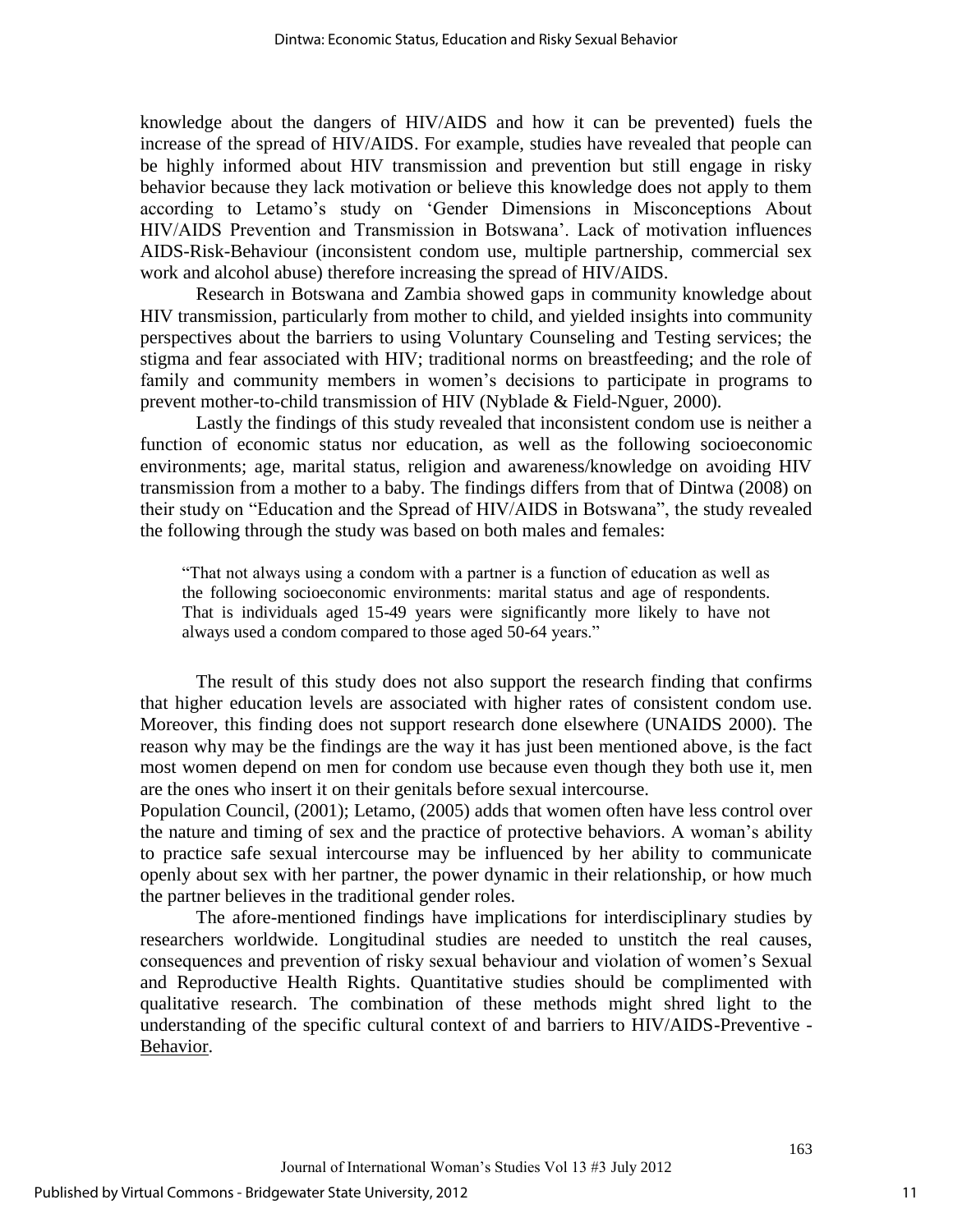There is need therefore to design and implement specific and culturally sensitive interventions.

 Advocacy groups should come up with new and comprehensive strategies of combating violation against the rights of women, by empowering women and coming up with laws that deals with marital rape and other violence faced by women.

We conclude by suggesting that efforts at multiple levels such as personal, interpersonal, and cultural regarding safe sexual intercourse and elimination of the violation of Sexual Reproductive Health Rights be intensified.

―As the burden of caring for the sick, the dying and the orphaned forces millions of African women deeper into poverty and batters their energy and self-esteem, so it increases the pressure to resort to high risk ‗transactional' sexual intercourse- sex intercourse in exchange for money or goods- or sexual intercourse with older 'sugar daddies' who offer the illusion of material security. And as more and more women and girls take to the streets as their only means of survival, the need to confront gender inequality becomes inescapable".

[\(http://www.icaso.org/publications/gender\\_EN\\_4.pdf\)](http://www.icaso.org/publications/gender_EN_4.pdf)

## *Limitations of the Study*

The major limitations of this study were that secondary data was used, thereby limiting the researcher to variables collected by the survey. The second limitation was that the information collected was self reported, which was subject to reporting errors and bias. The third limitation was that the study was based on cross-sectional data, implying that the direction of casual relationships cannot be determined. The interpretation of results therefore limits it to associations between variables rather than the cause and effect relationship. The last limitation is of the use of UNAIDS model questionnaire from United States of America in the original study (BAIS II) from which the data here was sourced. This therefore limits the researcher to the variables which were initially meant to be used in a developed country instead of variables or questions which were specifically for developing countries like Botswana in particular.

## **References**

- Booysen, F. le R. (2004). HIV/AIDS, poverty and risky sexual behaviour in South Africa, *African Journal of AIDS Research*. CAB ABSTRACTS
- Buseh AG, Glass LK, McElmurry BJ (2002) Cultural and gender issues related to HIV/AIDS prevention in rural Swaziland: a focus group analysis. Health Care Women Int 23: 173–184.
- DeMaris A. (1992) Logit modeling: practical applications. London: Sage, 87 p.
- Dintwa. K.F., (2008). *Education and the Spread of HIV/AIDS in Botswana.* Population Studies Working Paper, University of Botswana, Number 4, August 2008. P 7-33.
- Dunkle KL, Jewkes RK, Brown HC, Gray GE, McIntryre JA, et al. (2004) Transactional sex among women in Soweto, South Africa: prevalence, risk factors and association with HIV infection. Soc Sci Med 59: 1581–1592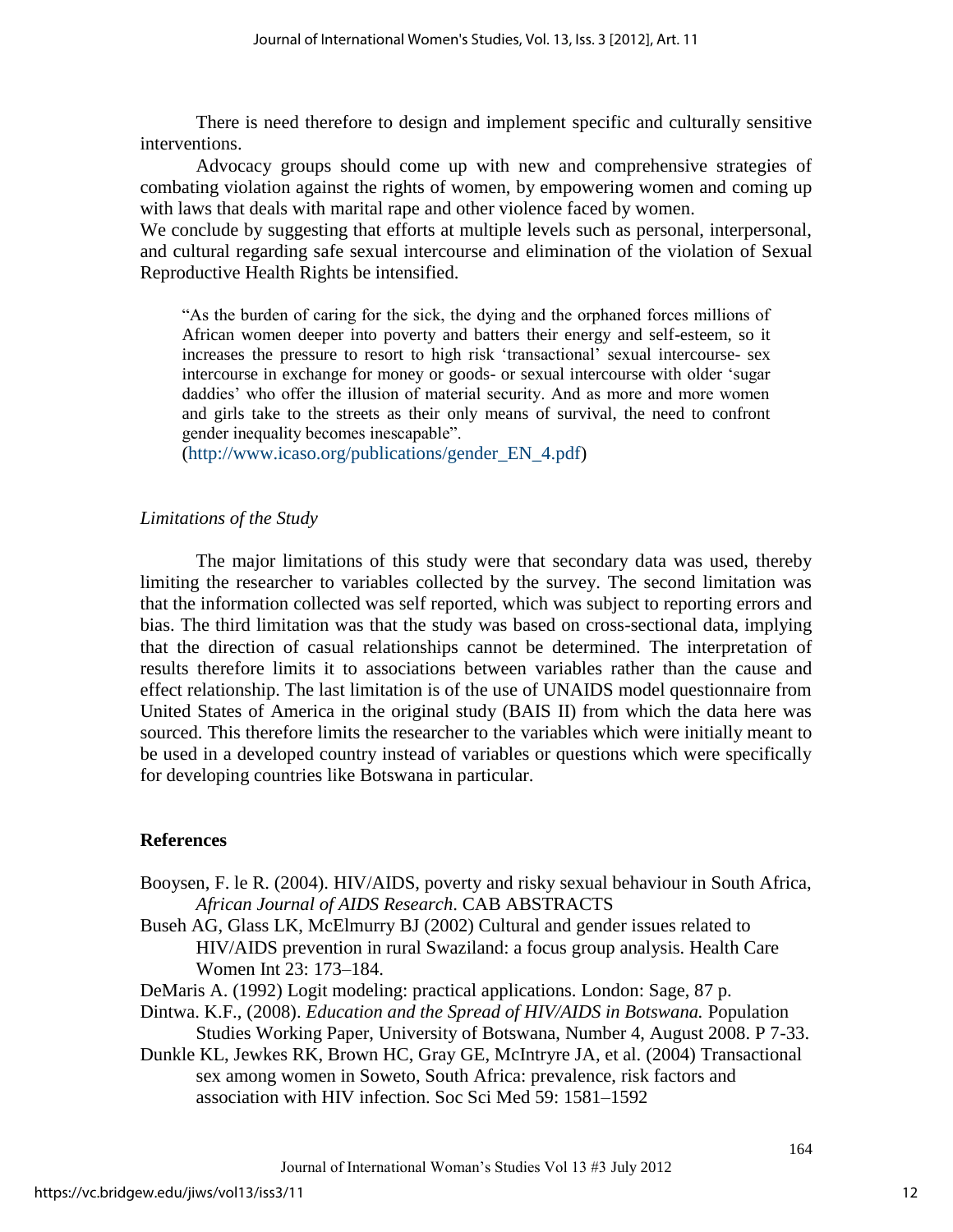Fields-Gardner C, Fergusson P (2004) Position of the American Dietetic Association and dietitians of Canada: nutrition intervention in the care of persons with human immunodeficiency virus infection. J Am Diet Assoc 104: 1425–1441.

Gender, Sexuality, Rights and HIV, [\(http://www.icaso.org/publications/gender\\_EN\\_4.pdf\)](http://www.icaso.org/publications/gender_EN_4.pdf), accessed on the  $7<sup>th</sup>$  April 2010

- Gillespie S, Kadiyala S (2005) HIV/AIDS and Food and Nutrition Security: From Evidence to Action. Washington (D. C.): International Food Policy Reseach Institute. 149 p.
- Henry J. Kaiser Family Foundation, Hoff, T., Greene, L., & Davis, J. (2003). *National survey of adolescents and young adults: Sexual health knowledge, attitudes and experiences*. Retrieved May 19, 2004 from the Henry J. Kaiser Family Foundation Web site:

[http://www.kff.org/youthhivstds/loader.cfm?url=/commonspot/security/getfile.cf](http://www.kff.org/youthhivstds/loader.cfm?url=/commonspot/security/getfile.cfm&PageID=14270) [m&PageID=14270](http://www.kff.org/youthhivstds/loader.cfm?url=/commonspot/security/getfile.cfm&PageID=14270) 

- Hosmer DW, Jr., Lemeshow S, (1989.), "Applied logistic regression". New York: Wiley, 307 p.
- Kadiyala S, Gillespie S (2003) Rethinking food AIDS to fight AIDS. Washington (D. C.): International Food Policy Research Institute. 65 p.
- Kirby, D., Short, L., Collins, J., et al. *School-based programs to reduce sexual risk behaviours: A review of effectiveness*. Public Health Reports. 1994;109(3): 339- 360.
- Letamo G, Bainame K (1997). The socio-economic and cultural context of the spread of HIV/AIDS in Botswana. Health Transition Rev 7: 97–107.

Letamo G., & Rakgoasi D., (2003). "Factors Associated with Non-use of Maternal Health Services in Botswana" Mar; 21(1), Centre for Health and Population Research.

- Letamo.G, (2005), "Gender Dimensions in misconceptions about HIV/AIDS prevention and transmission in Botswana". United Nations Population Fund, Gaborone, Botswana
- Luke, N. (2005). Confronting the 'Sugar Daddy' Stereotype: Age and Economic Asymmetries and Risky Sexual Behavior in Urban Kenya. Population Studies and Training Center, Brown University, Providence, Rhode Island, US
- Mehta, S. (2006) '*The AIDS pandemic; A catalyst for women's rights'*. International Journal of Gynecology and Obstetrics
- Mill JE, Anarfi JK (2002) HIV risk environment for Ghanaian women: challenges to prevention. Soc Sci Med 54: 325–337.
- Nyblade, L. & Field-Nguer, M.L. (2000) *'Communities and the Prevention of Mother-to-Child Transmission of HIV: Issues and Findings from Community Research in Botswana and Zambia'.* International Center for Research on Women

Oyefara J.L. (2005) Poverty, food insecurity, and HIV/AIDS pandemic: Evidence of relationship from reproductive behaviour of commercial sex workers in Lagos metropolis, Nigeria. International Conference on HIV/AIDS, Food and Nutrition Security. Durban, South Africa: Available at:

[http://www.ifpri.org/events/conferences/2005/durban/papers/oyefaraWP.pdf .](http://www.ifpri.org/events/conferences/2005/durban/papers/oyefaraWP.pdf) Accessed 22 May 2005.

Population Council (2001). Knowledge and Misconceptions. Horizons AIDSQuest: the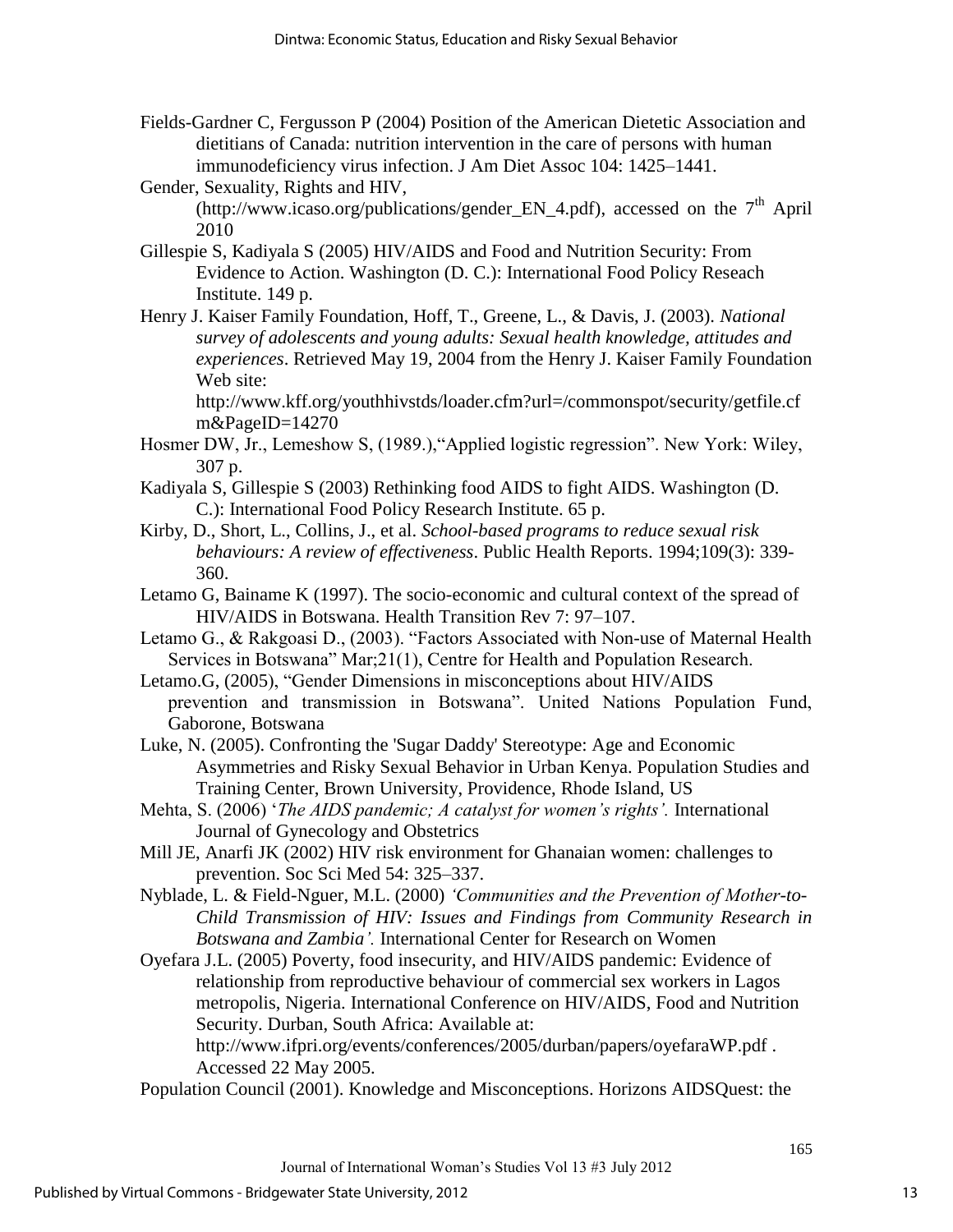HIV/AIDS Survey Library. Global Operation Research on HIV/AIDS/STI Prevention and Care.

[http://www.popcouncil.org/horizons/aidsquest/topics/knowledge.html. Accessed](http://www.popcouncil.org/horizons/aidsquest/topics/knowledge.html.%20Accessed%20on%2028/06/2006)  [on 28/06/2006.](http://www.popcouncil.org/horizons/aidsquest/topics/knowledge.html.%20Accessed%20on%2028/06/2006)

Rajaraman D, Russell S, Heymann J (2006) HIV/AIDS, income loss and economic survival in Botswana. AIDS Care 18: 656–662.

Schapera I. (1971). *Married life in an African Tribe*, New York, Sheridan House.

- Stueve, A., & O'Donnell, L. N. (2005). Early alcohol initiation and subsequent sexual and alcohol risk behaviors among urban youths. *American Journal of Public Health, 95*, 887-893.
- Tlou, S.D. (2001) ‗*Women, The Girl Child and HIV/AIDS' [http://www.un.org/womenwatch/daw/csw/tlou2001.htm,](http://www.un.org/womenwatch/daw/csw/tlou2001.htm) accessed 27/04/2010*
- UNAIDS (2000a). National AIDS Programmes: A Guide to Monitoring and Evaluation. Geneva Switzerland.
- (2003) Programming in the era of AIDS: WPF's response to HIV/AIDS. Rome: World Food Programme. 23 p.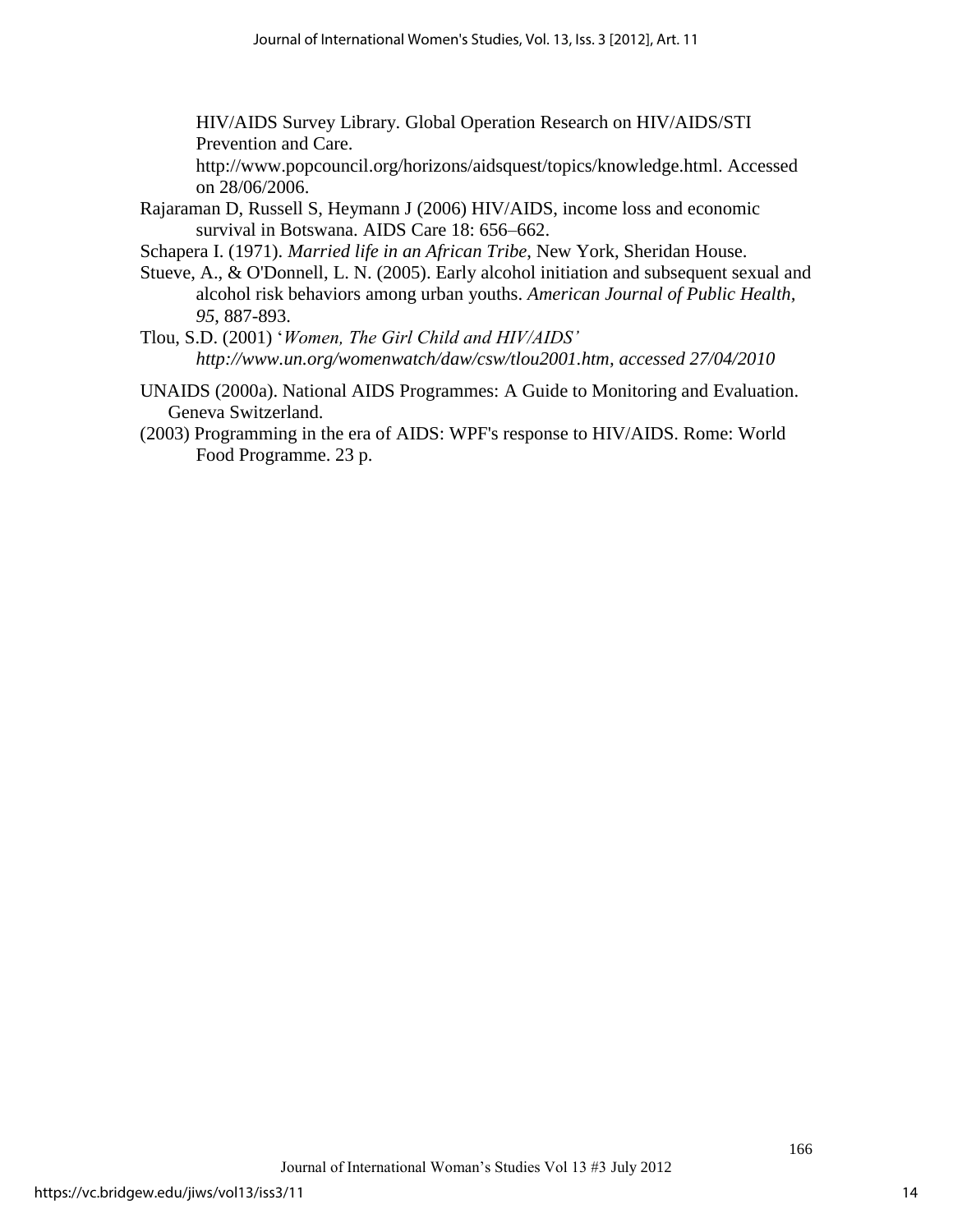**Table 1:** Percentage of women who: had more than one sexual partner; had sexual partners who are ten years older; have had sexual intercourse intoxicated with alcohol; had sexual intercourse in exchange for money or gifts; and did not use condoms consistently by selected individual characteristics

|                        |            | Sexual         |              |  |
|------------------------|------------|----------------|--------------|--|
|                        | More than  | intercourse in |              |  |
|                        | one sexual | exchange of    | Inconsistent |  |
| Characteristics        | partner    | money/gifts    | Condom use   |  |
| Partner's              |            |                |              |  |
| Economic status:       |            |                |              |  |
| Better off             | 8.1        | 3.1            | 11.7         |  |
| Worse off              | 15.0       | 10.0           | 33.0         |  |
| Equal                  | 9.9        | 2.6            | 14.0         |  |
| <b>Education:</b>      |            |                |              |  |
| No education           | 8.3        | 0.0            | 0.0          |  |
| Primary                | 5.1        | 2.3            | 15.2         |  |
| Secondary              | 5.7        | 1.5            | 10.9         |  |
| Higher                 | 2.8        | 0.8            | 11.0         |  |
| Age (years):           |            |                |              |  |
| $<$ 20                 | 5.5        | 1.8            | 12.6         |  |
| 20-34                  | 5.7        | 1.9            | 10.5         |  |
| $35+$                  | 2.8        | 0.6            | 15.0         |  |
| <b>Marital Status:</b> |            |                |              |  |
| Married                | 2.4        | 0.3            | 12.7         |  |
| Living Together        | 3.7        | 2.2            | 11.9         |  |
| Not Married            | 7.1        | 1.8            | 11.6         |  |
| Religion:              |            |                |              |  |
| Christian              | 4.8        | 1.6            | 11.7         |  |
| Muslim                 | 0.0        | 0.0            | 40.0         |  |
| Other Religion         | 3.9        | 3.9            | 8.7          |  |
| No Religion            | 6.4        | 1.0            | 12.9         |  |
| HIV mother can         |            |                |              |  |
| avoid                  |            |                |              |  |
| transmission to        |            |                |              |  |
| the baby:              |            |                |              |  |
| Yes                    | 5.2        | 1.2            | 11.8         |  |
| No                     | 1.6        | 4.8            | 12.5         |  |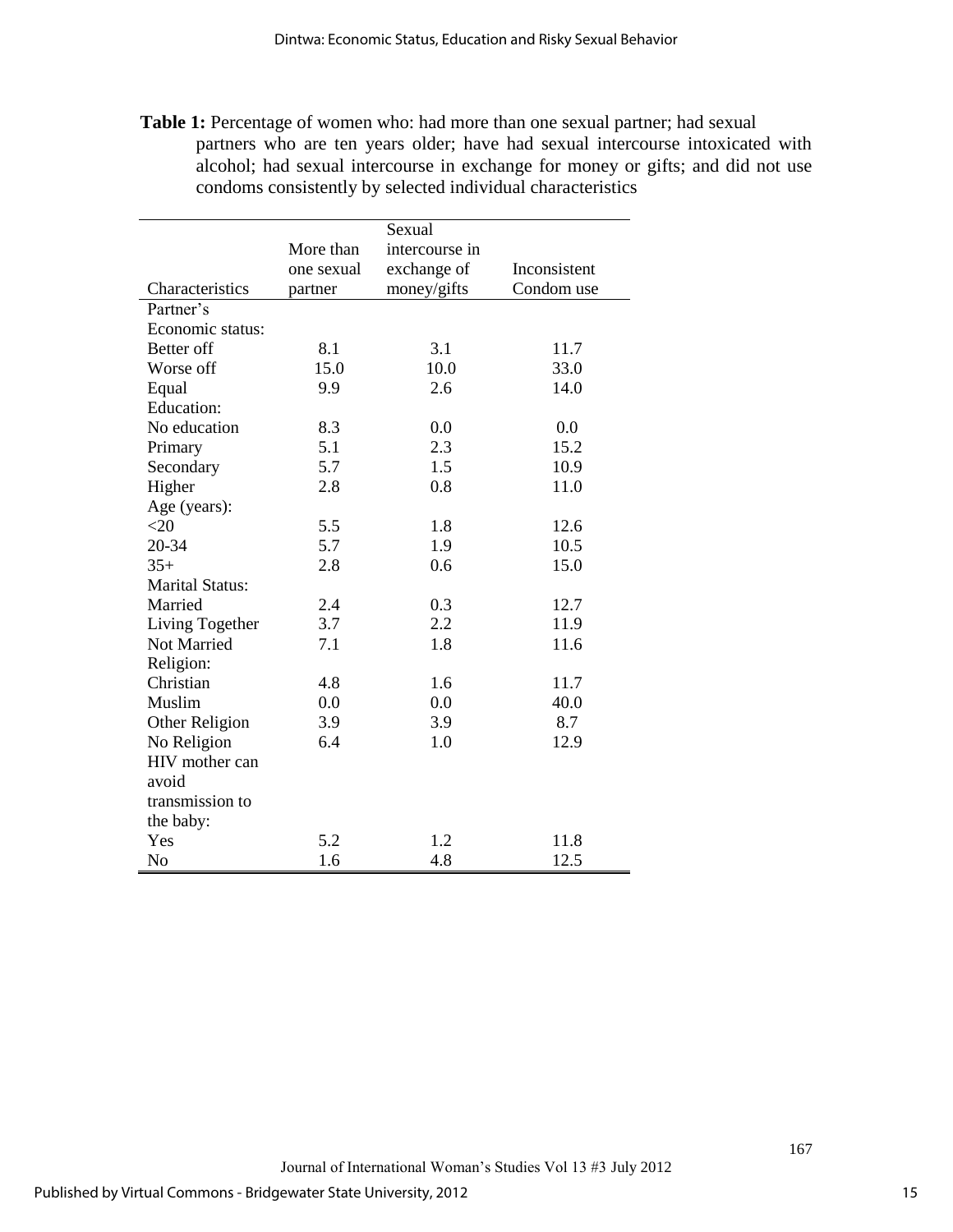| Explanatory   | Model I  | Standard | Model II |                       | Model III | Standard |
|---------------|----------|----------|----------|-----------------------|-----------|----------|
| Variables     | Exp(B)   | Error    | Exp(B)   | <b>Standard Error</b> | Exp(B)    | Error    |
| Partner's     |          |          |          |                       |           |          |
| Economic      |          |          |          |                       |           |          |
| Status:       |          |          |          |                       |           |          |
| <b>Better</b> | 0.794    | 0.294    |          |                       | 0.981     | 0.351    |
| Worse         | $0.34**$ | 0.509    |          |                       | $0.282*$  | 0.685    |
| Equal         | 1.000    |          |          |                       | 1.000     |          |
| Education:    |          |          |          |                       |           |          |
| No Education  |          |          | 1.325    | 1.051                 | 0.119     | 1.428    |
| Primary       |          |          | 0.831    | 0.244                 | 0.590     | 0.496    |
| Secondary     |          |          | 0.805    | 0.211                 | 1.438     | 0.454    |
| Higher        |          |          | 1.000    |                       | 1.000     |          |
| Age (years):  |          |          |          |                       |           |          |
| $<$ 20        |          |          |          |                       | $0.263*$  | 0.762    |
| 20-34         |          |          |          |                       | $0.41**$  | 0.435    |
| $35+$         |          |          |          |                       | 1.000     |          |
| Marital       |          |          |          |                       |           |          |
| Status:       |          |          |          |                       |           |          |
| Married       |          |          |          |                       | 4.904***  | 0.566    |
| Living        |          |          |          |                       |           |          |
| Together      |          |          |          |                       | 4.831 *** | 0.427    |
| Not Married   |          |          |          |                       | 1.000     |          |
| Religion:     |          |          |          |                       |           |          |
| Christian     |          |          |          |                       | 1.332     | 0.515    |
| Muslim        |          |          |          |                       | 2.765     | 1.391    |
| Other         |          |          |          |                       |           |          |
| Religion      |          |          |          |                       |           |          |
| No Religion   |          |          |          |                       | 1.000     |          |
| HIV mother    |          |          |          |                       |           |          |
| can avoid     |          |          |          |                       |           |          |
| transmission  |          |          |          |                       |           |          |
| to the baby:  |          |          |          |                       |           |          |
| Yes           |          |          |          |                       | 0.423     | 1.070    |
| No            |          |          |          |                       | 1.000     |          |

**Table 2:** Relative odds for the number of sexual partners (more than one sexual partners) **Table 3:** Relative odds of having sexual intercourse in exchange for money/gifts

Note: The group with 1.000 represents the reference category. \*\*\*Significant at p<0.01; \*\*Significant at p<0.05; \*significant at

 $p < 0.\overline{1}$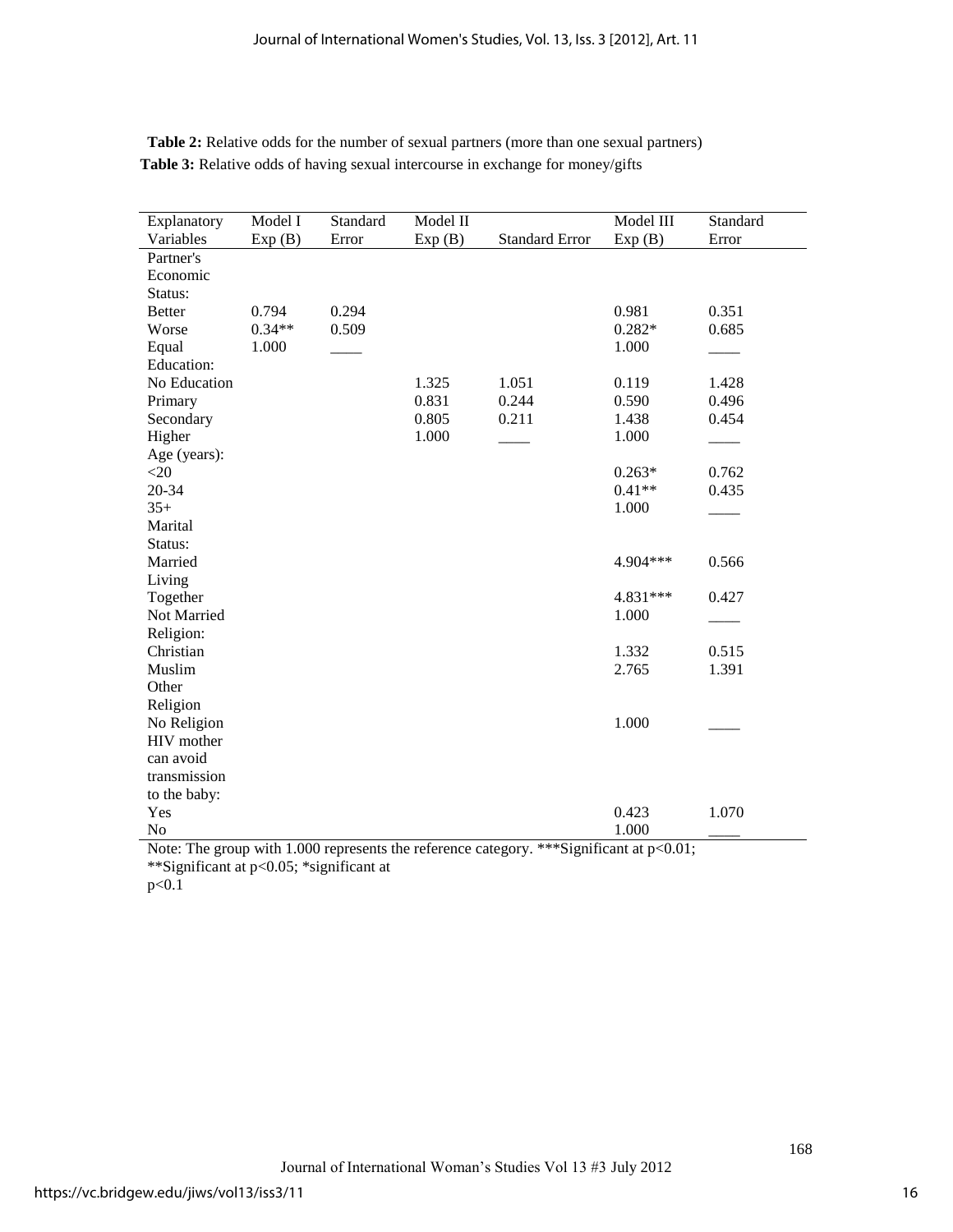| Explanatory            | Model I   | Standard | Model II | Standard | Model III |                       |
|------------------------|-----------|----------|----------|----------|-----------|-----------------------|
| Variables              | Exp(B)    | Error    | Exp(B)   | Error    | Exp(B)    | <b>Standard Error</b> |
| Partner's Economic     |           |          |          |          |           |                       |
| Status:                |           |          |          |          |           |                       |
| <b>Better</b>          | 0.811     | 0.621    |          |          | 2.530     | 0.928                 |
| Worse                  | $0.176**$ | 0.798    |          |          | 0.170     | 1.338                 |
| Equal                  | 1.000     |          |          |          | 1.000     |                       |
| <b>Education:</b>      |           |          |          |          |           |                       |
| No Education           |           |          | 13277876 | 10378    | 0.806     | 22878.755             |
| Primary                |           |          | 0.344    | 0.662    | 0.000     | 4714.963              |
| Secondary              |           |          | 0.552    | 0.635    | 0.000     | 4714.963              |
| Higher                 |           |          | 1.000    |          | 1.000     |                       |
| Age (years):           |           |          |          |          |           |                       |
| <20                    |           |          |          |          | 21803364  | 9359                  |
| 20-34                  |           |          |          |          | 0.307     | 0.993                 |
| $35+$                  |           |          |          |          | 1.000     |                       |
| <b>Marital Status:</b> |           |          |          |          |           |                       |
| Married                |           |          |          |          | 26580150  | 4411                  |
| Living Together        |           |          |          |          | 0.284     | 0.855                 |
| Not Married            |           |          |          |          | 1.000     |                       |
| Religion:              |           |          |          |          |           |                       |
| Christian              |           |          |          |          | 0.000     | 6055                  |
| Muslim                 |           |          |          |          | 4.017     | 15902                 |
| Other Religion         |           |          |          |          |           |                       |
| No Religion            |           |          |          |          | 1.000     |                       |
| HIV mother can         |           |          |          |          |           |                       |
| avoid transmission     |           |          |          |          |           |                       |
| to the baby:           |           |          |          |          |           |                       |
| Yes                    |           |          |          |          | $6.831*$  | 0.994                 |
| No                     |           |          |          |          | 1.000     |                       |

Note: The group with 1.000 represents the reference category. \*\*\*Significant at  $p<0.01$ ; \*\*Significant at p<0.05; \*significant at  $p < 0.1$